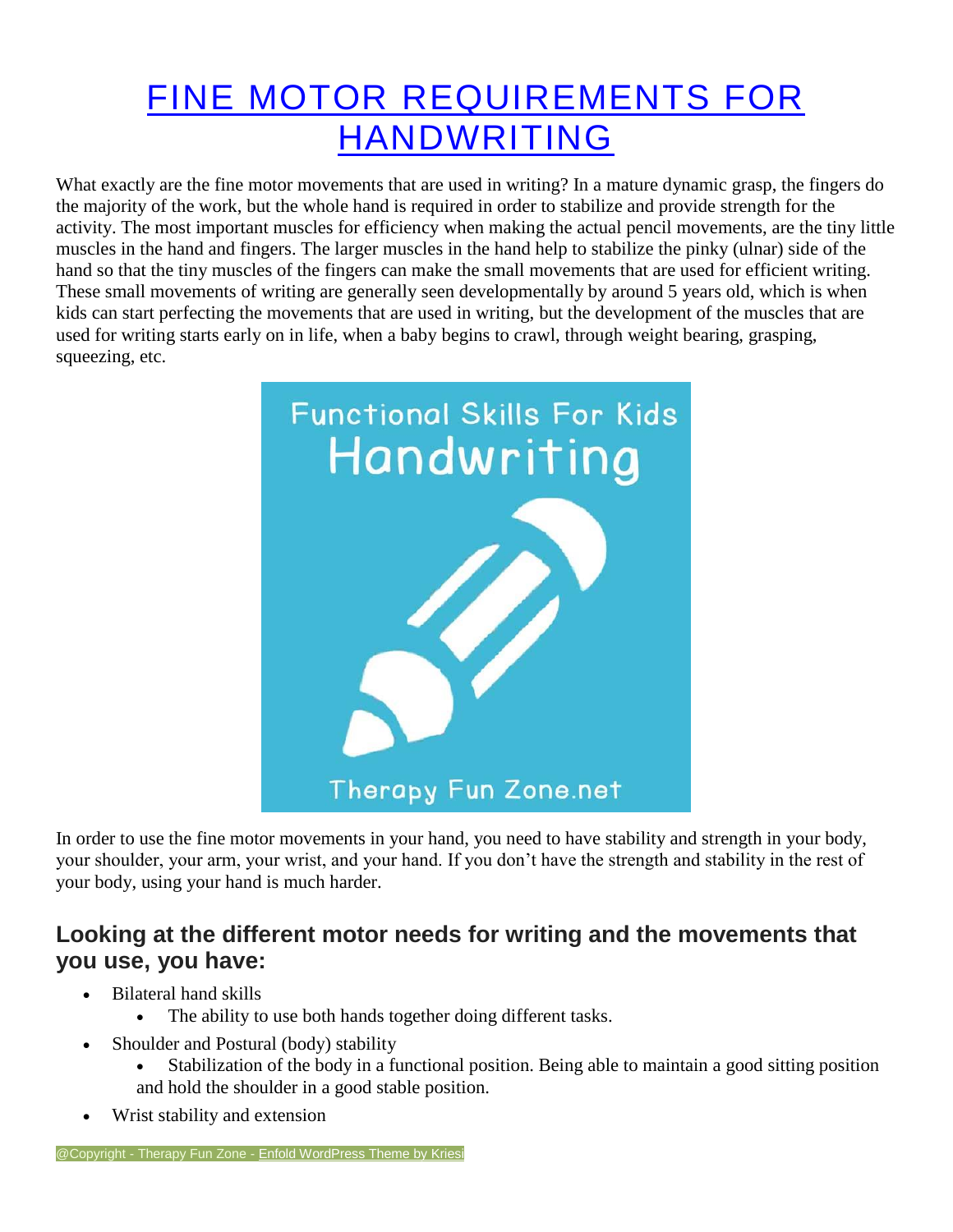It is easiest to use your finger movements when your wrist is slightly extended, and when your hand is stabilized and resting on the table.

- Development of the palmar arches
	- The arches of the hand are where your hand bends and wrinkles. These arches give the hand its mobility and ability to function on different planes.
- Thumb opposition

This is the ability of your thumb to touch the opposite side of your hand, your pinky and the other fingers of your hand. You have a pad of muscles at the base of your thumb that move your thumb in multiple directions in order to get a lot of movement and coordinated movements.

Separation of two sides of the hand

This is the ability to move the pinky side of your hand separately from the thumb side of your hand. In writing, you are able to use the most refined movements of your thumb and radial fingers while the pinky side of your hand is not moving and is stabilized.

- In-hand manipulation
	- This is the ability to move items around in the hand using precise finger movements. The types of in-hand manipulation include translation, rotation, and shift.
- Hand Strength

• This is how strong those muscles of the hand are, and how well they can maintain their holding position and movements. If there is weakness, it becomes hard to achieve and hold the movements that are used for writing.

# **Fine Motor Requirements**



Therapy Fun Zone.net

These small muscles of the hand are best developed in a gradation of movements, starting with the larger hand movements, such as squeezing and pinching, weight bearing, and then working towards the smaller more refined hand and finger movements that are used for in-hand manipulation tasks such as squirreling coins in the